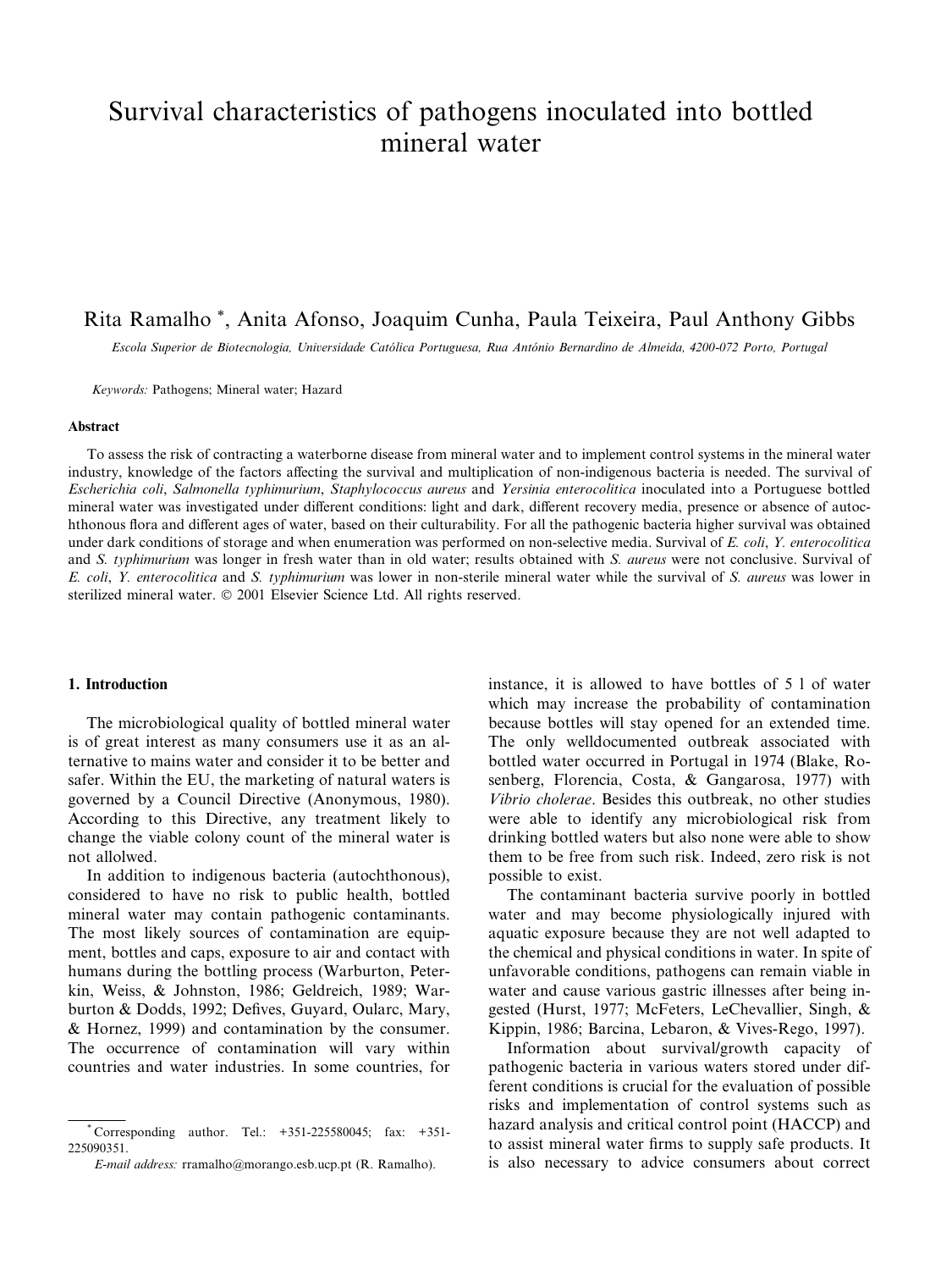handling of bottled water. Concern about the use of *Escherichia coli* as an efficient indicator has been expressed since it was found that pathogenic bacteria such as Salmonella typhimurium persisted for at least 70 days in still mineral water while E. coli died after about 42 days (Hunter, 1993).

The current studies were designed to determine the ability of selected pathogens to survive in; a Portuguese bottled mineral water under light and dark conditions; with different ages after bottling; in the presence and absence of the autochthonous flora; and when using different recovery media (selective and non-selective).

#### 2. Materials and methods

#### 2.1. Water samples

The mineral water used was collected at a still mineral water bottling plant in Portugal. PET bottles (0.33 l) containing natural mineral water and sterilized glass bottles (Schott; 100 ml) containing filtered  $(0.2 \mu m)$  pore size Nuclepore filters) and heated  $(60^{\circ}C; 20 \text{ min})$  mineral water (sterile water) were used (Colbourne, Trew, & Dennis, 1988; Moreira, Agostinho, Vasconcellos Morais, & da Costa, 1994).

The microbiological quality control of all mineral water was realized at the bottling plant; none of the pathogens used on this experiment was found in the mineral water.

#### 2.2. Pathogenic bacteria

# 2.2.1. Bacterial strains and growth conditions

S. typhimurium 7738/32, Yersinia enterocolitica Ger 0:3 P-NS+ and E. coli NCTC 9001 were obtained from Leatherhead Food Research Association at Leatherhead, UK. Staphylococcus aureus NCTC 08532 was supplied by Centro de Qualidade of Escola Superior de Biotecnologia, Porto, Portugal.

A loop of all strains was inoculated into 20 ml of Tryptic Soy Broth (Lab M) and incubated at  $37^{\circ}$ C for S. aureus, S. typhimurium and E. coli and at  $21^{\circ}$ C for Y. enterocolitica, for 24 h. They were transferred to fresh TSB (20 ml) at a final concentration of  $1\%$  (v/v) and incubated as previously. Each culture was harvested by centrifugation  $(3000 \times g)$  for 10 min) at ambient temperature, the supernatant fluid discarded, and the pellets resuspended in 20 ml of sterile mineral water. This washing procedure was repeated three times with sterile mineral water before inoculation into mineral water in PET and glass bottles.

# 2.2.2. Experimental conditions

One ml of the final cell suspension was inoculated into PET bottles containing 0.33 1 of natural mineral water as supplied by the mineral water company and 300 µl into sterilized glass bottles (Schott, Dural; Germany) containing 100 ml of sterile mineral water and shaken vigorously to mix.

To study the effect of visible light on the survival of all pathogens, some inoculated bottles were stored under ambient light conditions while others were wrapped in aluminum foil to exclude light.

The effect of the autochthonous flora of the mineral water, on the survival of all the pathogens, was studied by comparing survival in the natural and sterilized mineral water. During earlier studies with Y. enterocol*itica* it was found that colonies of the pathogen were difficult to distinguish from those of the autochthonous flora on TSA and CIN. Therefore filtered and heated mineral water was used for the experiments with different recovery media.

Mineral water was also used immediately after bottling and approximately six months after bottling to study the influence of the age of water and levels of autochthonous organisms on the survival of the pathogens.

To look for an indication of injury selective and nonselective media were used. All the pathogens were enumerated on the non-selective medium Tryptic Soy Agar (Lab M; Bury, UK), colonies of the inoculated bacteria being readily distinguished from those of the autochthonous flora. The selective media used were Yersinia Selective Agar (CIN; Lab M) for *Y. enterocolitica*, xylose lysine decarboxylase (XLD) agar (XLD) (Lab M) and brilliant green agar (BGA) (Lab M) for S.  $ty$ *phimurium*, violet red bile glucose agar (VRBGA) (Lab M) for *E. coli* and mannitol salt agar (MSA) (Lab M) and Baird-Parker agar (BPA) (Lab M) for S. aureus. E. coli was also enumerated on eosin methylene blue agar (EMB) (Lab M) (differential medium). Plates were incubated at 37°C for 24 h, except Y. enterocolitica plates which were incubated at 21°C. Plates inoculated with S. *aureus* were incubated for 24 and 48 h.

All bottles and glass flasks were stored at 21°C.

# 2.2.3. Enumeration of survivors

Bottles were sampled (1 ml) one minute after the addition and mixing of the test strains and at regular intervals (following mixing by shaking) during storage. Decimal dilutions of the inoculated waters were made in maximum recovery diluent (9 ml) (Lab M) and 100 µl samples were plated on the appropriate medium by the spread plate method.

Bacterial numbers were determined by counting the number of typical colonies on plates with 30–300 colonies.

Data presented are mean values obtained from three independent experiments. The error bars on the figures indicate the mean standard deviations for the data points.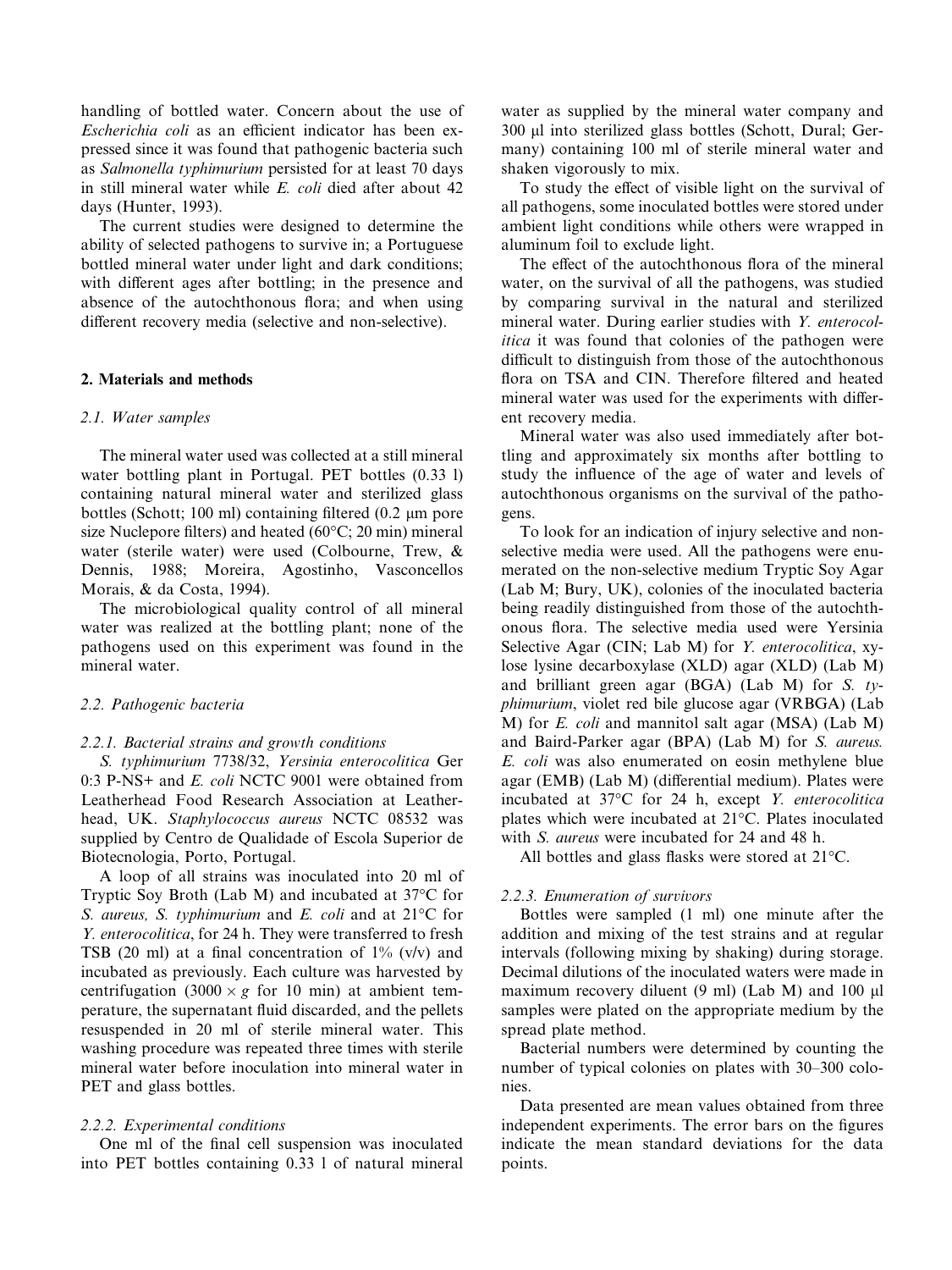#### 2.3. Autochthonous bacteria

Decimal dilutions of the autochthonous flora present in natural (non-inoculated) mineral water in PET bottles were also made in maximum recovery diluent and 100 µl samples were plated on R2A agar (Difco; USA) by the spread plate method.

Duplicate plates with 30–300 colonies were counted after 5 days of incubation at 37 °C and after 21 days of incubation at 22 °C under aerobic conditions, as suggested by Reasoner and Geldreich (1985) for the accurate study of the autochthonous flora since these microorganisms grow slowly.

#### 2.4. Statistical analysis

Statistical analysis was done with the ANOVA methodology using Statview™ package (Abacus Concepts, Berkeley, CA) using as independent variable the starvation time. Bacterial counts were converted to  $log_{10}$ CFU per ml.

#### 3. Results and discussion

High numbers of pathogens were used to obtain a survival/death curve over several logs without need for MPN or other laborious and, in some cases, with low reproducibility technique.

The viable counts of the bacteria decreased under both light and dark conditions, but the decrease depended on the microorganism and the conditions in which they were stored. The survival of the pathogens and of the autochthonous bacteria in mineral water was significantly higher ( $P < 0.0001$ ) under dark conditions (Figs. 1 and 2, respectively). S. typhimurium presented the highest survival, followed by E. coli, Y. enterocolitica and S. *aureus*. These results support the earlier observation that both the UV and visible components of sunlight are lethal to bacteria. In fact, a range of potential phototoxic species are known to be produced



Fig. 1. Influence of light on the survival of the pathogens. Light: S. typhimurium (O) E. coli ( $\Diamond$ ), Y. enterocolitica ( $\Diamond$ ), S. aureus ( $\Box$ ); Dark: S. typhimurium  $(\bullet)$  E. coli  $(\bullet)$ , Y. enterocolitica  $(\blacktriangle)$ , S. aureus  $(\blacksquare)$ .



Fig. 2. Enumeration of the autochthonous flora stored under light and dark conditions. Light: 22°C ( $\square$ ), 37°C ( $\odot$ ); Dark: 22°C ( $\square$ ),  $37^{\circ}$ C ( $\bullet$ ).

photochemically in natural waters, including peroxides, superoxide, hydroxyl radicals and singlet oxygen (Arana, Muela, Iriberri, Egea, & Barcina, 1992; Davies-Colley, Bell, & Donnison, 1994; MacGregor et al., 1998). Since phototoxicity was correlated with illumination intensity (Gourmelon, Cillard, & Pommepuy, 1994), all the following experiments were performed under dark conditions in order to avoid the possible interference of different intensities of light.

The bacteriological quality of bottled mineral water is determined, among other tests, by examining the presence/absence of indicator bacteria for faecal pollution such as *E. coli*. Indicators should be present in higher numbers than the pathogens and be more resistant to the aquatic environment, otherwise the absence of an indicator could not assure the absence of an enteric pathogen. Results showed that in this particular water. S. typhimurium presented the longest survival in both light and dark conditions, which may have serious implications for public health control analysis, since the absence of *E. coli*, used as an indicator organism, may not be proof that there is no contamination with  $S$ . typhimurium.

The pathogenic microorganisms were significantly better recovered on non-selective media than on their respective selective media ( $P < 0.0001$ ) (Fig. 3)(a) and (b). These results support the earlier observation that one of the characteristics of injured microbes is loss of resistance to selective agents (Hurst, 1977; Barcina et al., 1997). The selective media probably have in their composition one or more ingredients to which starved cells of these pathogens are more sensitive, e.g. salt and sodium desoxycholate (Ray & Johnson, 1984). A selection of colonies on TSA, typical of the inoculated pathogens, were confirmed by AP120NE (bioMerieux; Marcy l'Etoile. France) and Staphytec Plus (Oxoid: Hempshire); small colonies typical of the autochthonous flora, were ignored in the counts on TSA. Some authors have already shown that injured pathogens retain their ability to cause disease, therefore being capable of infecting humans if ingested in mineral water (Singh, Yeager, &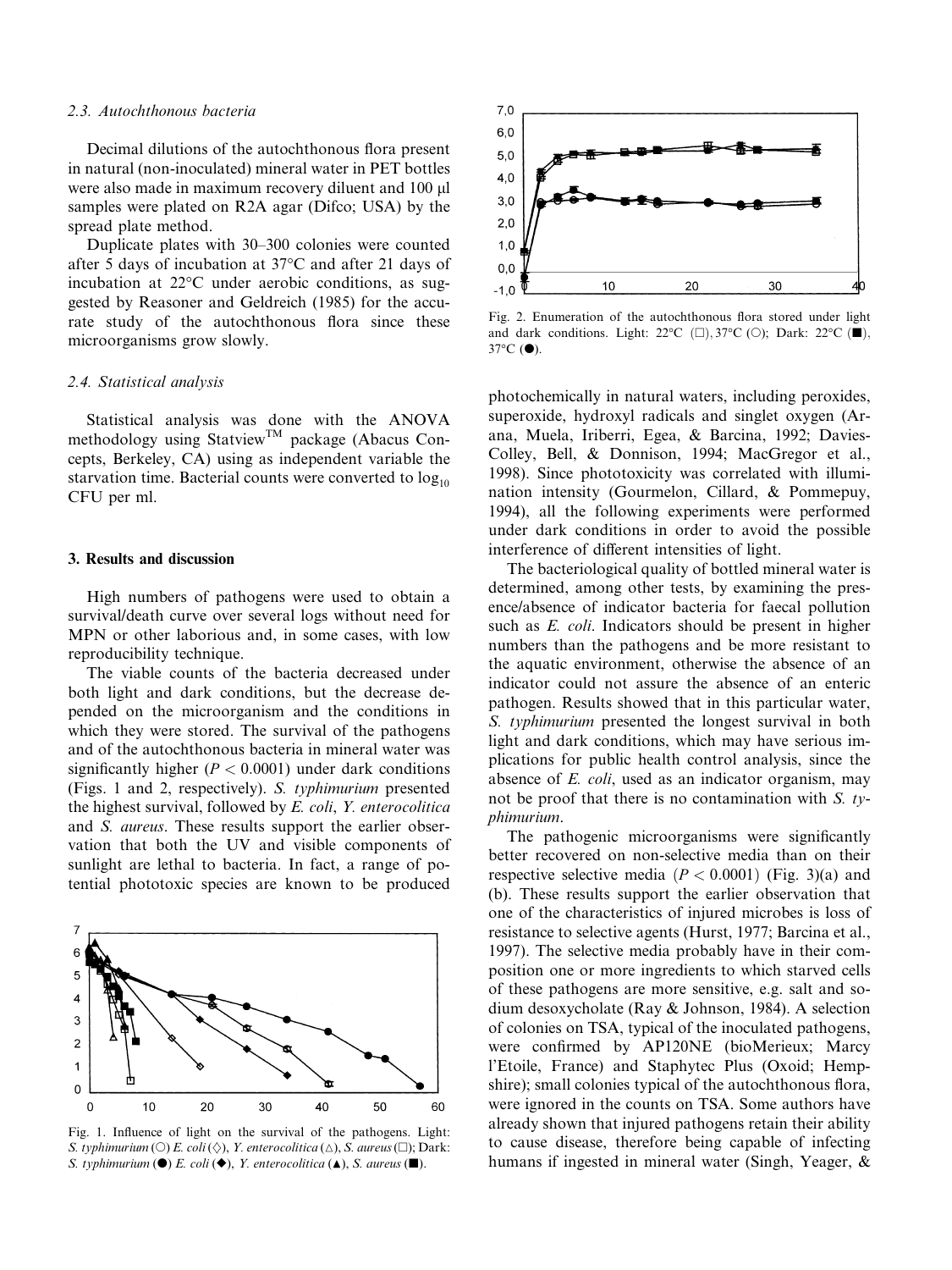

Fig. 3. Enumeration of different pathogens on selective and non-selective media. (a) S. typhimurium on TSA ( $\bullet$ ), BGA ( $\circ$ ) and XLD ( $\blacktriangle$ ); *E. coli* on TSA (O), EMB ( $\square$ ) and VRBGA ( $\blacklozenge$ ). (b) *S. aureus* on TSA ( $\bullet$ ), BP ( $\circ$ ) and MSA ( $\blacksquare$ ) and *Y. enterocolitica* on TSA ( $\blacktriangle$ ) and CIN  $(\triangle).$ 

McFeters, 1986; Singh & McFeters, 1987; Walsh & Bissonnette, 1987).

The age of water had different effects on the survival of the pathogens studied. The older the water the lower was the survival of S. typhimurium, E. coli and Y. en*terocolitica* (Fig. 4). Different and inconclusive results were obtained with S. aureus (data not shown). S. aureus survived better in the presence of the autochthonous flora, whereas S. typhimurium, E. coli and Y. enterocol*itica* were negatively influenced by their presence (Fig. 5).



Fig. 4. Influence of the age of water on the survival of the pathogens. Fresh water: S. typhimurium (O), E. coli ( $\triangle$ ) and Y. enterocolitica ( $\square$ ); Old water: S. typhimurium ( $\bullet$ ), E.coli ( $\blacktriangle$ ), Y. enterocolitica ( $\blacksquare$ ).



Fig. 5. Survival of pathogens in sterile and non-sterile mineral water. Sterile: S. typhimurium (O), E. coli ( $\triangle$ ), Y. enterocolitica ( $\square$ ), S. aureus ( $\Diamond$ ); Non-sterile: S. typhimurium ( $\bullet$ ), E. coli ( $\blacktriangle$ ), Y. enterocolitica ( $\blacksquare$ ), S. aureus  $($ .

The autochthonous bacteria of mineral water have previously been reported to have an inhibitory effect on the survival of some indicator and pathogenic microorganisms (Ducluzeau, Nicolas, Galpin, & Raibaud, 1984; Lim & Flint, 1989; Lucas & Ducluzeau, 1990; Korhonen & Martikainen, 1991; Moreira, 1994; Kerr, Fitzgerald, Sheridan, McDowell, & Blair, 1999). In the present study the autochthonous organisms had a negative effect on the survival of S. typhimurium, E. coli and Y. enterocolitica and a positive effect on the survival of S. aureus.

The effect of the autochthonous flora on the pathogens survival could be an explanation for the different survival obtained in sterile and non-sterile, fresh and old mineral water. As was reported previously (Schmidt-Lorenz, 1976; Gonzalez, Gutierrez, & Grande, 1987; Bischofberger, Cha. Schmitt, Konig, & Schmidt-Lorenz. 1990), in the first few days after bottling the number of autochthonous bacteria is relatively low  $(\sim 10 \text{ cfu/ml})$ , increasing after approximatley three days of storage (to  $10^5 - 10^6$  cfu/ml), but remaining almost constant for the remainder of the storage period. Thus, in fresh water we have a low number of indigenous bacteria and consequently low quantities of any inhibitory substance that might be synthesized as a direct controlling action on the invader (Kersters et al., 1996), and also lower competition for the severely restricted nutrients (Lim & Flint, 1989; Korhonen & Martikainen, 1991). When the water was sterile, stable conditions were maintained during the rest of the experiment. Heating the water after filtration was necessary in order to obtain sterile water, since without that step, sterilisation could not be achieved due to the existence of autochthonous bacteria that could pass through  $0.2 \mu m$  pore size membrane filters (Jones, Chamberlain, & Adams, 1999).

There was no significant difference between the recovery of the autochthonous flora from the uninoculated and from the inoculated water, which indicates that the presence of the pathogen had no apparent effect on the autochthonous flora (data not shown).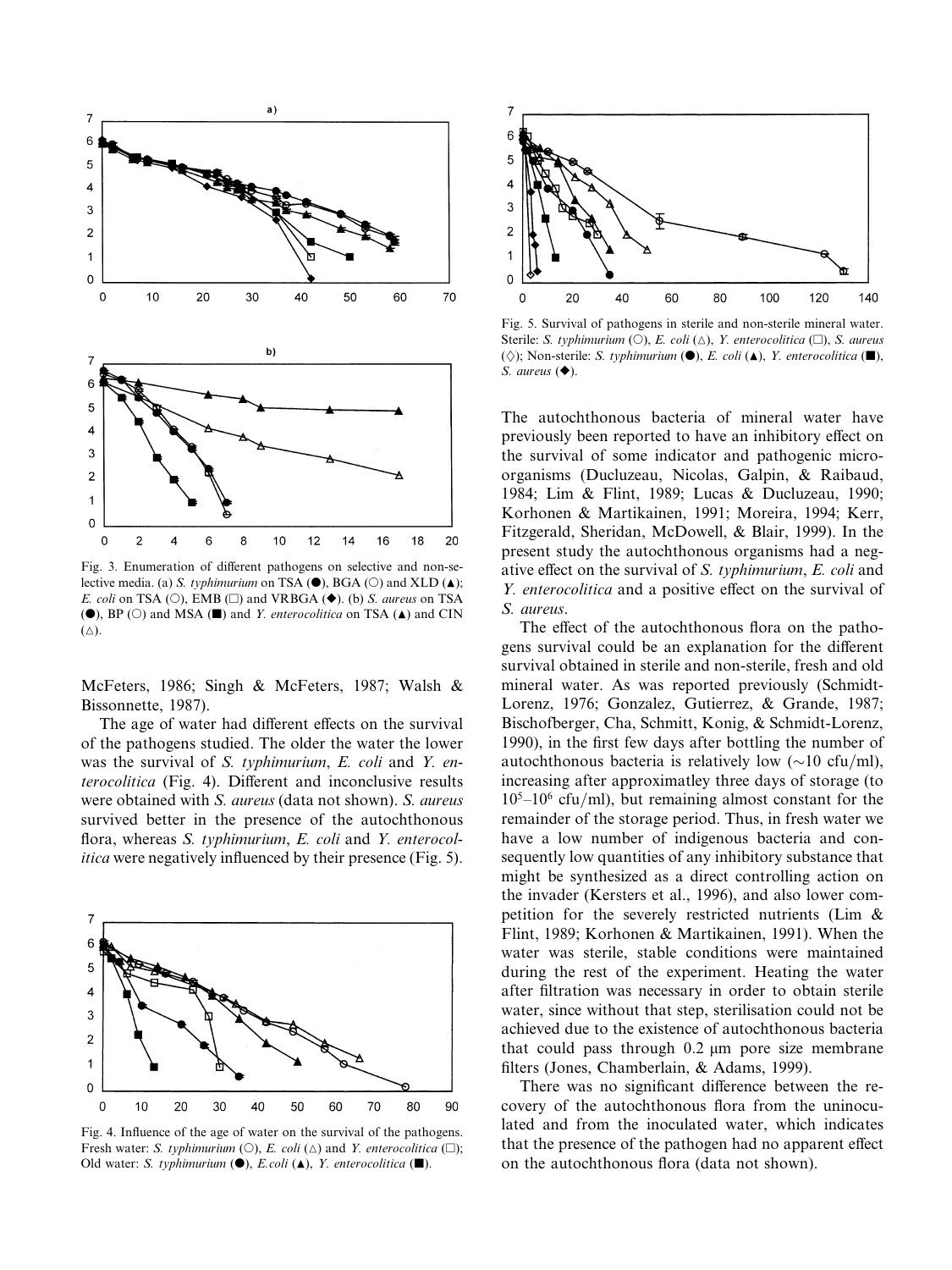#### 4. Conclusion

This study demonstrates that, in general, the inoculated indicator and pathogenic bacteria show a progressive decrease in culturability in bottled mineral water, this decrease being accentuated in the presence of light. Depending on the microorganism being studied, the autochthonous flora generally had a negative effect on survival of pathogens. Pathogenic bacteria apparently become injured in mineral water which makes their accurate detection or enumeration unreliable on selective media. Given the serious consequences of falsenegative data in managing food safety, these results suggest that detailed research in the development of efficient methods for the recovery and analysis of important bacterial species is needed.

#### **Acknowledgements**

Financial support for authors Ramalho and Afonso was provided, respectively, by a Ph.D. and an M.Sc. fellowship issued by PRAXIS XXI (JNICT- BD/11496/ 97; JNICT-BM/6677/95) This work was financed by the EC FAIR project CT-961037– 'Improving methods and protocols used to insure the microbiological quality of bottled mineral water.' The authors acknowledge Sociedade das Águas de Luso, S.A.

#### **References**

- Anonymous (1980). Directive du Conseil du Juillet 1980 relative au rapproachment des législation des Etats membres concernant l'exploitation et la mise dans le commerce des eaux minérales naturelles (80/777/CEE). Journal Officiel des Communautès Européennes,  $N^{\circ}$ , L229/1-10.
- Arana, I., Muela, A., Iriberri, J., Egea, L., & Barcina, I. (1992). Role of hydrogen peroxide in loss of culturability mediated by visible light in Escherichia coli in a fresh water ecosystem. Applied and Environmental Microbiology, 58, 3903-3907.
- Barcina, I., Lebaron, P., & Vives-Rego, J. (1997). Survival of allochthonous bacteria in aquatic systems: a biological approach. FEMS Microbiol Ecology, 23, 1-9.
- Bischofberger, T., Cha, S. K., Schmitt, R., Konig, B., & Schmidt-Lorenz, W. (1990). The bacterial flora of non-carbonated natural mineral water from the springs to reservoir and glass and plastic bottles. International Journal of Food Microbiology, 11, 51-71.
- Blake, P. A., Rosenberg, M. L., Florencia, J., Costa, J. B., & Gangarosa, E. J. (1977). Cholera in Portugal, 1974. II. Transmission by bottled mineral water. American Journal of Epidemiology,  $105.344 - 348.$
- Colbourne, J. S., Trew, R. M., & Dennis, P. J. (1988). Treatment of water for aquatic bacterial growth studies. Journal of Applied Bacteriology, 65, 79-85.
- Davies-Colley, R. J., Bell, R. G., & Donnison, A. M. (1994). Sunlight inactivation of Enterococci and faecal coliforms in sewage effluent diluted in seawater. Applied and Environmental Microbiology, 60, 2049-2058.
- Defives, C., Guyard, S., Oularc, M. M., Mary, P., & Hornez, J. P. (1999). Total counts culturable and viable and non-culturable

microflora of a French mineral water a case study. Journal of Applied Microbiology, 86, 1033-1038.

- Ducluzeau, R., Nicolas, J. L., Galpin, J. V., & Raibaud, P. (1984). Influence of autochthonous bacteria on the longevity of Escherichia coli in bottled mineral water. Sciences des Aliments, 4, 585-593
- Geldreich, E. E. (1989). Drinking water microbiology new directions toward water quality enhancement. International Journal of Food Microbiology, 9, 295-312.
- Gonzalez, C., Gutierrez, C., & Grande, T. (1987). Bacterial flora in bottled uncarbonated mineral drinking water. Canadian Journal of Microbiology, 33, 1120-1125.
- Gourmelon, M., Cillard, J., & Pommepuy, M. (1994). Visible light damage to Escherichia coli in seawater: oxidative stress hypothesis. Journal of Applied Bacteriology, 77, 105-112.
- Hunter, P. R. (1993). The microbiology of bottled natural mineral waters. Journal of Applied Bacteriology, 74, 345-352.
- Hurst, A. (1977). Bacterial injury: a review. Canadian Journal of Microbiology, 23, 936-944.
- Jones, C. R., Chamberlain, A. H. L., & Adams, M. R. (1999). An investigation of the presence of ultramicrocells in natural mineral water. Letters in Applied Microbiology, 28, 275-279.
- Kerr, M., Fitzgerald, M., Sheridan, J. J., McDowell, D. A., & Blair, I. S. (1999). Survival of *Escherichia coli* O157:H7 in bottled mineral water. Journal of Applied Microbiology, 87, 833-841.
- Kersters, I., Huvs, G., Van Duffel, H., Vancanney, M., Kersters, K., & Verstraete, W. (1996). Survival potential of Aeromonas hydrophila in freshwaters and nutrient-poor waters in comparison with other bacteria. Journal of Applied Bacteriology, 80, 266-276.
- Korhonen, L. K., & Martikainen, P. J. (1991). Survival of *Escherichia* coli and Campylobacter jejuni in untreated and filtered lake water. Journal of Applied Bacteriology, 71, 379-382.
- Lim, C. H., & Flint, K. P. (1989). The effects of nutrients on the survival of Escherichia coli in lake water. Journal of Applied Bacteriology, 66, 559-569.
- Lucas, F., & Ducluzeau, R. (1990). Antagonistic role of various bacterial strains from the autochthonous flora of gas-free mineral water against Escherichia coli. Science des Aliments, 10,  $65 - 73$
- MacGregor, S. J., Rowan, N. J., McIIvaney, L., Anderson, J. G., Fouracre, R. A., & Farrish, O. (1998). Light inactivation of foodrelated pathogenic bacteria using a pulsed power source. Letters in Applied Microbiology, 27, 67-70.
- McFeters, G. A., LeChevallier, M. W., Singh, A., & Kippin, J. S. (1986). Health significance and occurence of injured bacteria in drinking water. Water Science Technology, 18, 227-231.
- Moreira, L., Agostinho, P., Vasconcellos Morais, P., & da Costa, M. S. (1994). Survival of allochthonous bacteria in still mineral water bottled in polyvinyl chloride (PVC) and glass. Journal of Applied Bacteriology, 77, 334-339.
- Ray, B., & Johnson, C. (1984). Survival and growth of freeze-stressed Campylobacter jejuni cells in selective media. Journal of Food Safety, 6, 183-195.
- Reasoner, D. J., & Geldreich, E. E. (1985). A new medium for the enumeration and subculture of bacteria from potable water. Applied and Environmental Microbiology, 49, 1-7.
- Schmidt-Lorenz, W. (1976). Microbiological characteristics of natural mineral water. Annali Dell Instituto Superiore Di Sanita, 12, 93- $112$
- Singh, A., Yeager, R., & McFeters, G. A. (1986). Assessment of in vivo revival, growth, and pathogenicity of *Escherichia coli* strains after copper and chlorine induced injury. Applied and Environmental Microbiology, 52, 832-837.
- Singh, A., & McFeters, G. A. (1987). Survival and virulence of copper and chlorine stressed Yersinia enterocolitica in experimentally infected mice. Applied and Environmental Microbiology, 53, 1768- $1774$